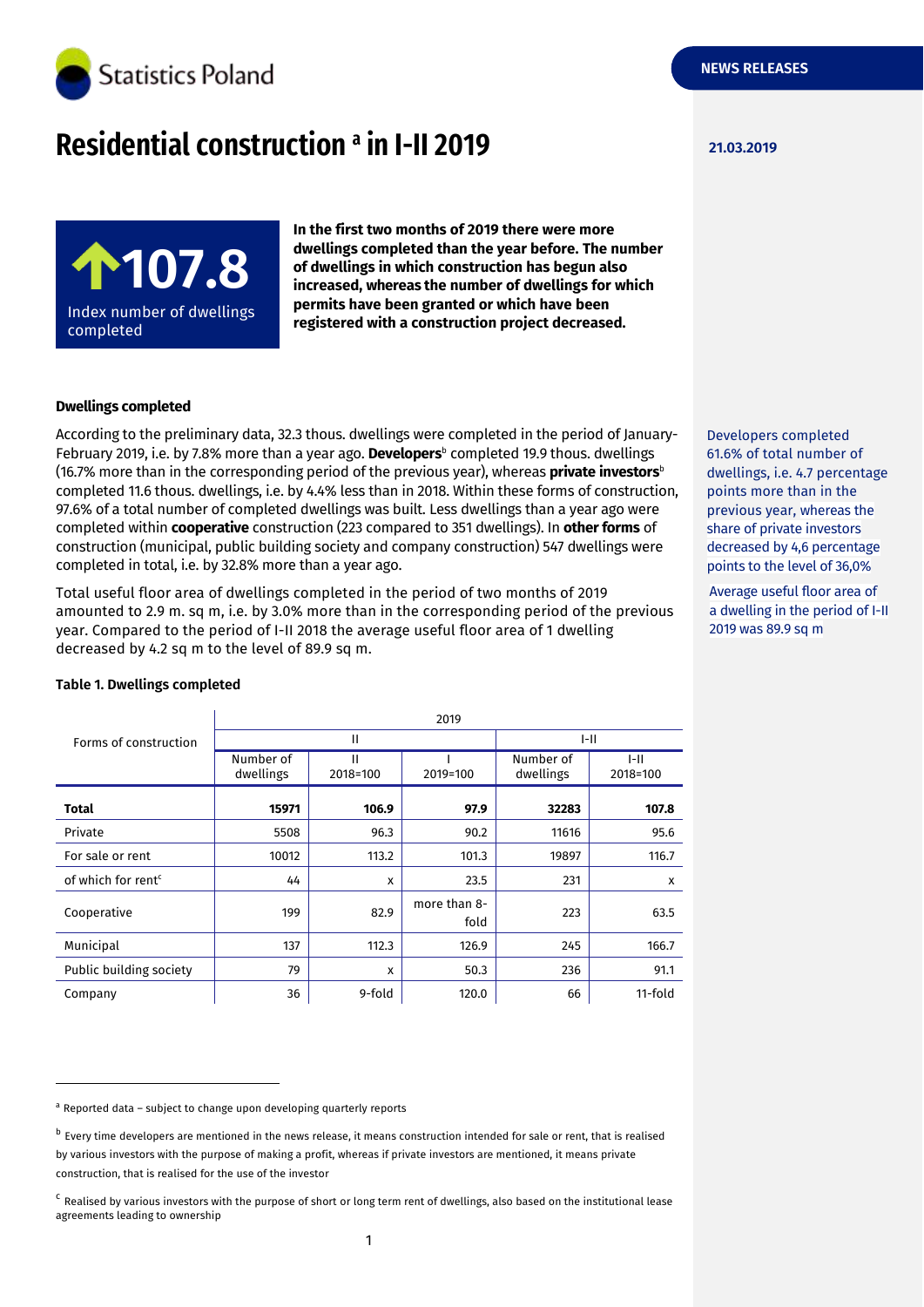# **Dwellings for which permits have been granted or which have been registered with a construction project**

In the period of January-February 2019 permits and registrations have been granted for construction of 37.5 thous. dwellings, i.e. by 8.9% less than in the corresponding period of the previous year. Permits for construction of the biggest number of dwellings were given to **developers** (24.0 thous.) and to **private investors** (12.6 thous.), i.e. respectively by 12.1% less and 0.4% more than in the corresponding period of 2018. Altogether the share of these forms of construction amounted to 97.4% of a total number of dwellings. More dwellings than in the period of two months of the previous year for which permits have been granted or which have been registered with a construction project were noted in the **cooperative** construction (326 dwellings against 229), while less (643 dwellings against 1131) in **other forms** of construction.

Number of dwellings for which permits have been granted or which have been registered with a construction project decreased by 8.9% y/y in the period of I-II 2019

**Table 2. Dwellings for which permits have been granted or which have been registered with a construction project**

| Forms of construction   | 2019                   |                      |                      |                        |                      |  |
|-------------------------|------------------------|----------------------|----------------------|------------------------|----------------------|--|
|                         | Ш                      |                      |                      | $ -   $                |                      |  |
|                         | Number of<br>dwellings | Ш<br>2018=100        | 2019=100             | Number of<br>dwellings | I-II<br>2018=100     |  |
| Total                   | 16914                  | 82.9                 | 82.0                 | 37544                  | 91.1                 |  |
| Private                 | 6578                   | 100.9                | 109.1                | 12606                  | 100.4                |  |
| For sale or rent        | 10035                  | 78.0                 | 72.0                 | 23969                  | 87.9                 |  |
| Cooperative             | 286                    | more than 5-<br>fold | more than 7-<br>fold | 326                    | 142.4                |  |
| Municipal               | 13                     | 16.0                 | 3.4                  | 401                    | more than 3-<br>fold |  |
| Public building society | ۰                      | x                    | X                    | 239                    | 23.4                 |  |
| Company                 | $\overline{2}$         | 2-fold               | 2-fold               | 3                      | 100.0                |  |

# **Dwellings in which construction has begun**

In the period of two months 2019 the number of dwellings in which construction has begun was 30.1 thous., i.e. by 8.4% more than in the corresponding period of the previous year. **Developers** have started construction of 20.2 thous. dwellings, and **private investors** of 9.3 thous. dwellings, i.e. altogether 97.8% of a total number of dwellings. Both for construction for sale or rent and private construction increase was noted by respectively 5.4% and 14.5% compared to 2018. More dwellings in which construction has begun were also noted in the **cooperative**  construction (292 dwellings against 255) and in **other forms** of construction (356 dwellings against 277).

Number of dwellings in which construction has begun increased by 8.4% y/y in the period of I-II 2019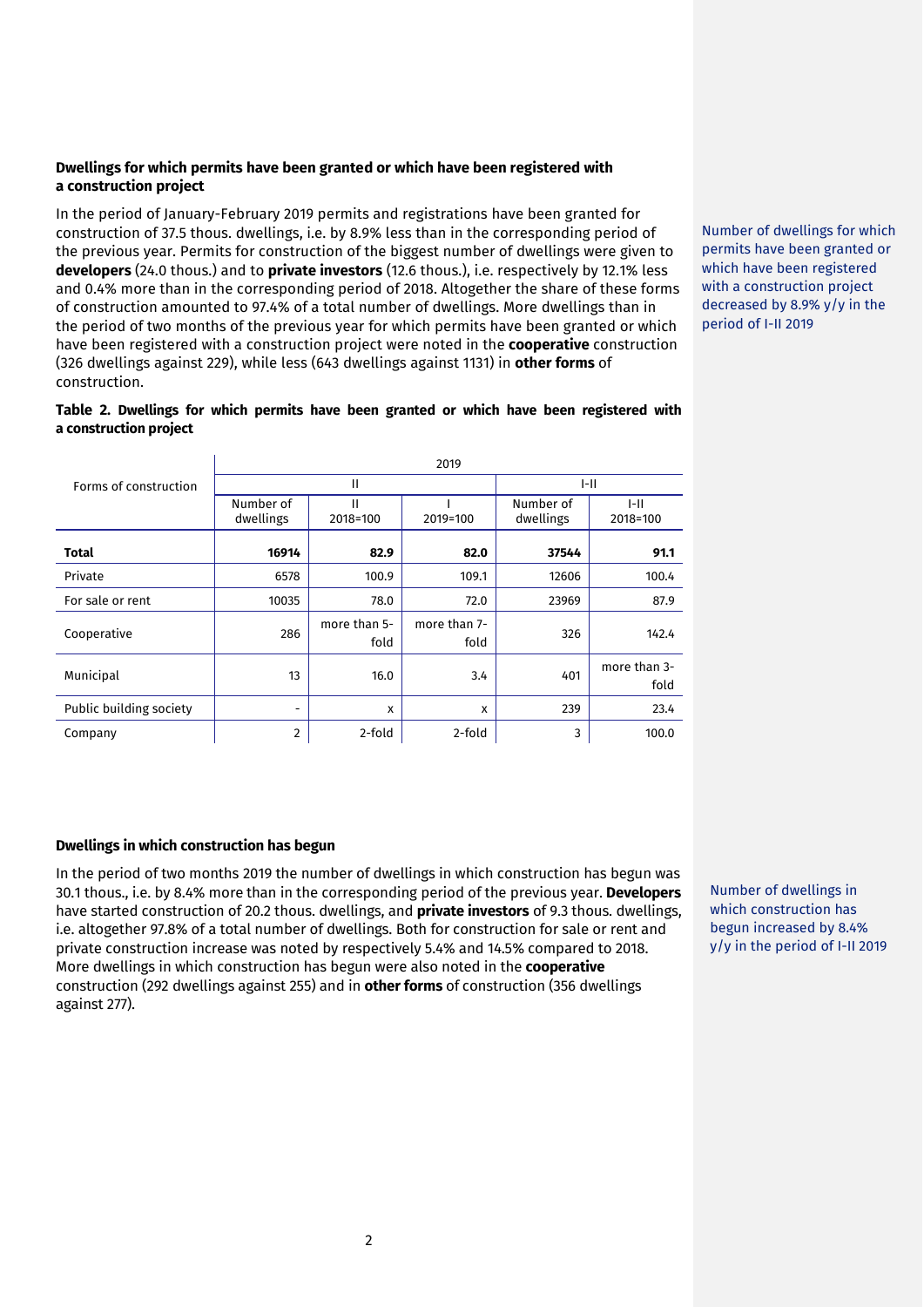# **Table 3. Dwellings in which construction has begun**

|                                | 2019                   |               |                      |                        |                    |  |
|--------------------------------|------------------------|---------------|----------------------|------------------------|--------------------|--|
| Forms of construction          | Ш                      |               |                      | $ -   $                |                    |  |
|                                | Number of<br>dwellings | Ш<br>2018=100 | 2019=100             | Number of<br>dwellings | $I-II$<br>2018=100 |  |
| <b>Total</b>                   | 16682                  | 120.4         | 124.1                | 30126                  | 108.4              |  |
| Private                        | 5991                   | 131.4         | 179.7                | 9324                   | 114.5              |  |
| For sale or rent               | 10333                  | 115.1         | 105.2                | 20154                  | 105.4              |  |
| of which for rent <sup>c</sup> | 78                     | x             | 195.0                | 118                    | x                  |  |
| Cooperative                    | 73                     | 50.7          | 33.3                 | 292                    | 114.5              |  |
| Municipal                      | 70                     | 35-fold       | More than 3-<br>fold | 88                     | 86.3               |  |
| Public building society        | 215                    | 128.7         | More than 4-<br>fold | 268                    | 160.5              |  |
| Company                        |                        | x             | X                    | -                      | X                  |  |

It is estimated that in the end of February 2019 there were 793.4 thous. dwellings under construction, i.e. by 4.9% more than in the corresponding period of the previous year.





Number of dwellings in which construction has begun increased (by 24.1%), whereas number of dwellings for which permits have been granted or which have been registered with a construction project and dwellings completed decreased (respectively by 18.0% and 2.1%) compared to January 2019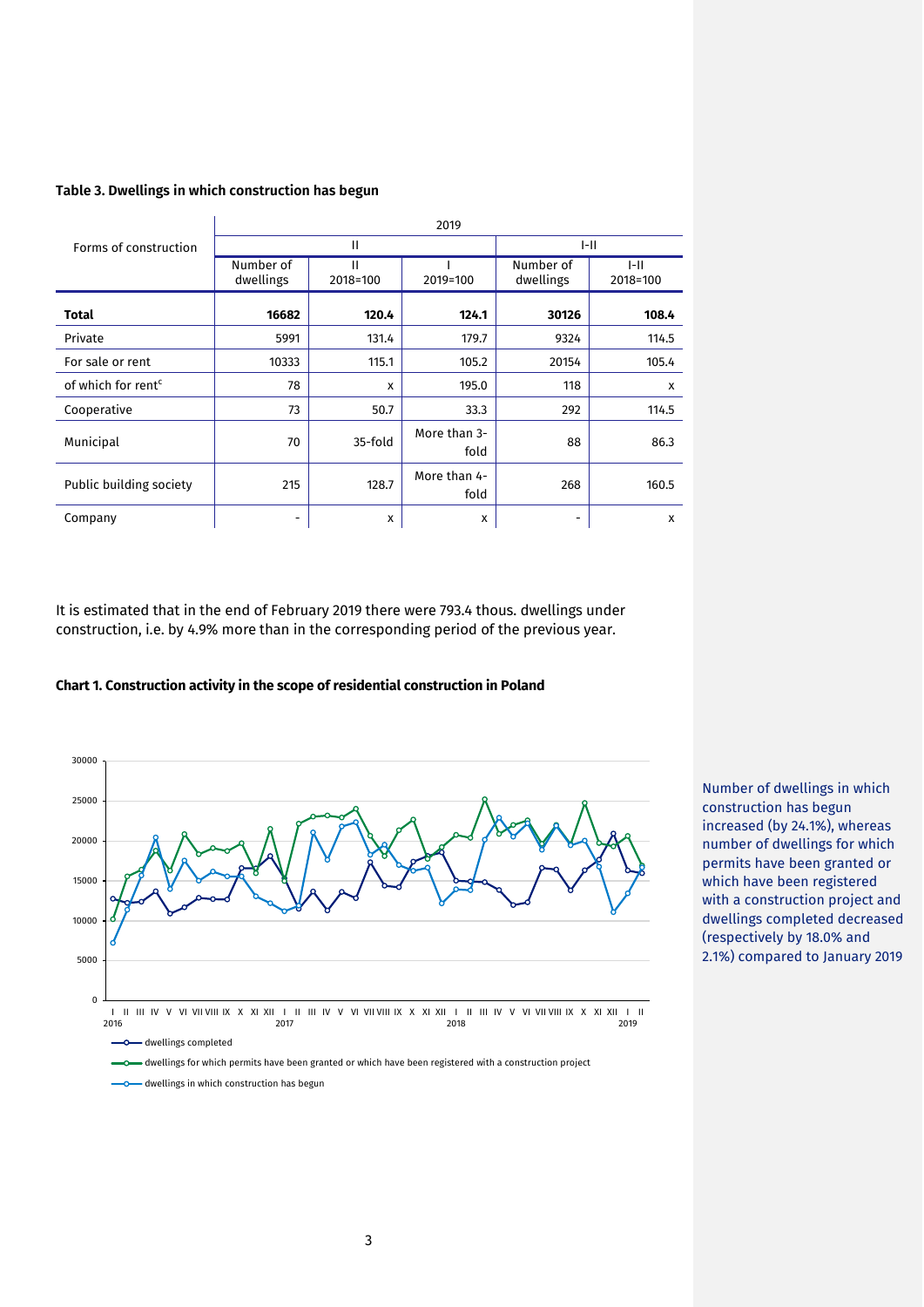The biggest number of dwellings for which permits have been granted or which have been registered with a construction project and in which construction has begun in the period of first two months of 2019 was recorded in Mazowieckie voivodship (both 6.4 thous.) and in Dolnośląskie voivodship (respectively 5.3 thous. and 4.2 thous.). Voivodships with the largest number of dwellings completed were Mazowieckie (6.7 thous. dwellings) and Małopolskie (3.7 thous.).





dwellings in which construction has begun